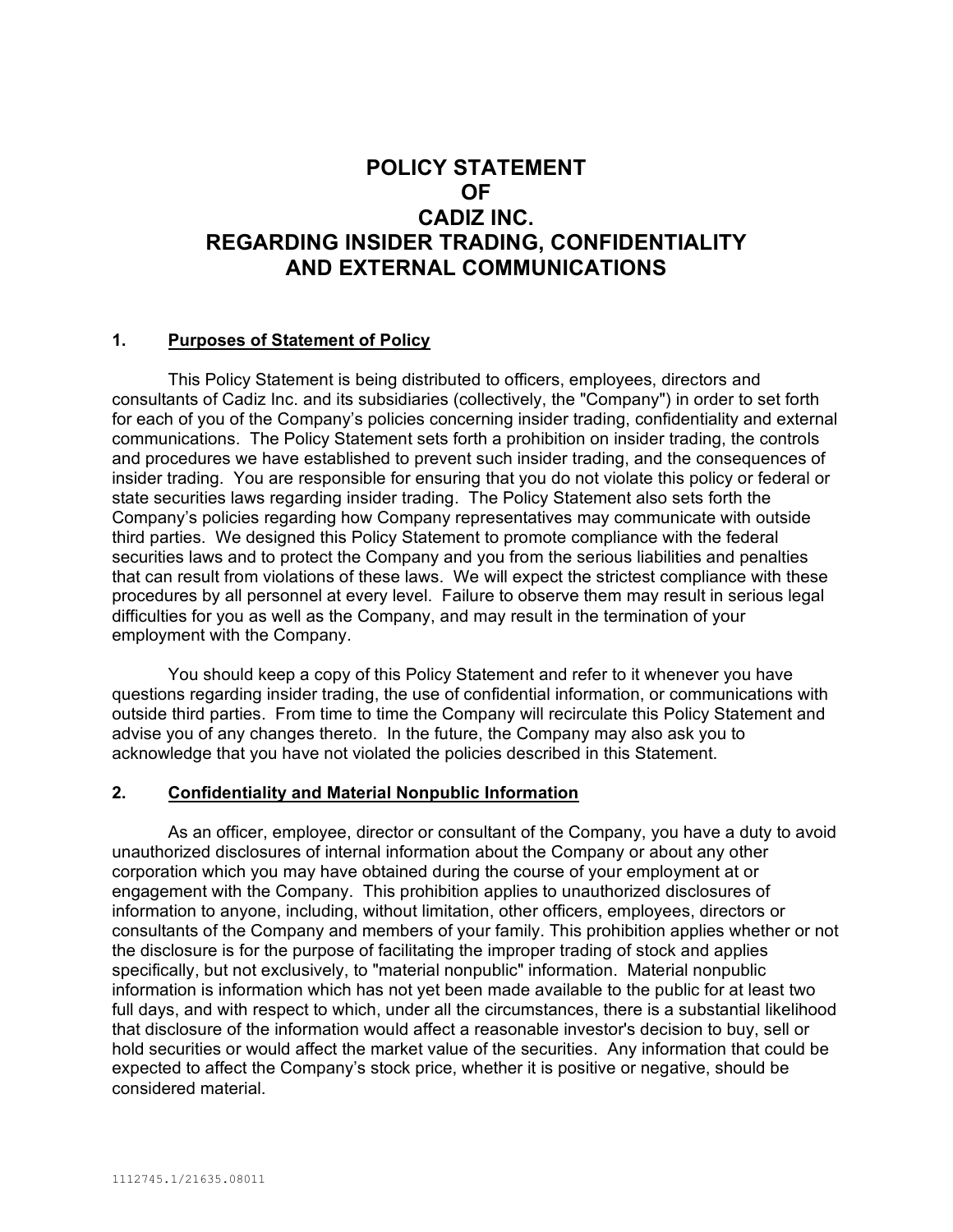While the determination of whether information is material is always a matter of judgment and depends upon the particular facts and circumstances, the following is an illustrative list of information that the Company would consider to be material nonpublic information:

- a. financial results, profits, earnings, etc.;
- b. significant changes in FOB pricing or yields from plan or period year;
- c. stock splits and stock or cash dividends;
- d. public offerings or private sales of debt or equity securities;
- e. puts, calls, redemptions or purchases of the Company's own debt or equity securities;
- f. management or control changes;
- g. bankruptcy or corporate reorganization proceedings or any plans related thereto;
- h. events requiring the filing of a current report with the Securities and Exchange Commission;
- i. acquisitions or sales of assets, mergers and tender offers;
- j. joint ventures;
- k. business plans or budgets;
- l. adoption of stock option plans or grants of options;
- m. financial forecasts or goals, guidance or projections;
- n. research and development efforts and significant new products, services or discoveries;
- o. expansion or reduction of areas of business of the Company or other changes in operations;
- p. significant borrowings;
- q. contract awards or cancellations;
- r. defaults on debts or contracts and write-offs;
- s. changes in accounting methods or restatements;
- t. changes in independent auditors, or notification that the Company may no longer rely on an audit report;
- u. significant disputes with suppliers or customers;
- v. labor negotiations, contracts or disputes; and
- w. significant litigation or governmental or administrative investigations, whether actual or threatened.

### **3**. **Restricting Access to and Disclosure of Material Nonpublic Information**

As a general rule, you shall not disclose material nonpublic information to any person (including other Company officers, employees, directors or consultants) except as necessary in the course of their employment. Federal securities laws prohibit the trading of securities based on material nonpublic information, as well as the disclosure (or "tipping") of such information to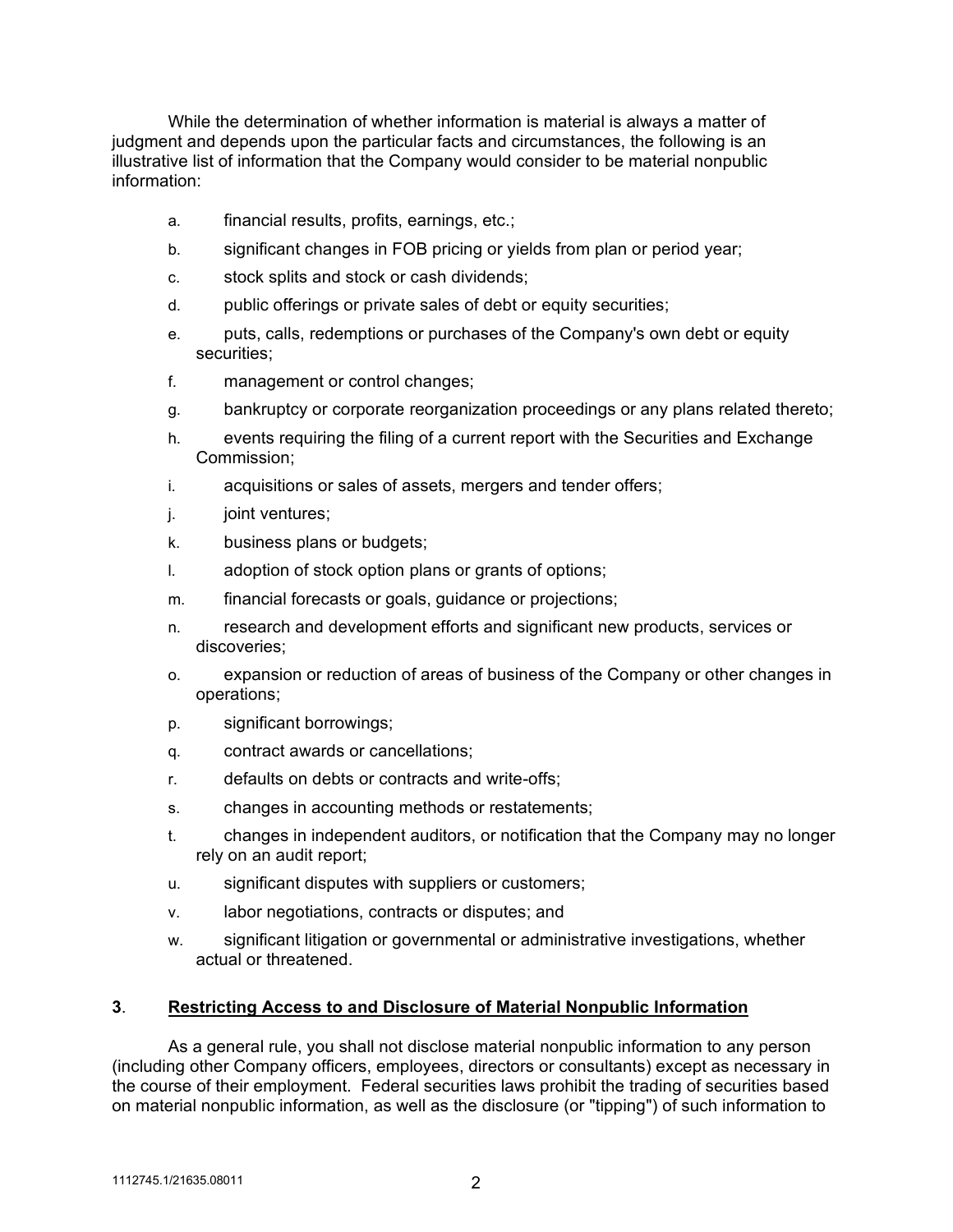someone else who subsequently uses the information to trade. Therefore, not only are you prohibited from trading in securities based on material nonpublic information, but you are also prohibited from disclosing such information to others or recommending or expressing an opinion as to trading in the Company's securities when you possess such information. This same prohibition applies to the securities of another corporation with respect to which you may have obtained material nonpublic information during the course of your employment with the Company.

In addition, Regulation FD of the federal securities laws requires the Company in particular to avoid selective disclosure of material nonpublic information. It is the Company's policy that all of its communications with third parties comply with applicable law, including Regulation FD.

To prevent the unauthorized disclosure of material nonpublic information, the Company has instituted the following procedures which shall be adhered to by officers, employees, directors or consultants of the Company at all levels:

- a. Any inquiries from the press, securities analysts or other outsiders (which are not in the ordinary course of business) should be referred to the head of Corporate Communications who will determine the appropriate person(s) to respond (the "Spokesperson"). No other person will be authorized to speak on behalf of the Company. No one other than a Spokesperson may communicate any information that could be considered material nonpublic information to a third party.
- b. Press releases will be prepared and reviewed in accordance with the Company's established practices. All press releases must be approved by and issued by a Spokesperson.
- c. Each department head or corporate officer shall ensure that material nonpublic information which is in the possession, or is the responsibility, of his or her department or office, is identified by labeling it "CONFIDENTIAL". Any such information should normally be stored in a locked safe, cabinet or desk.
- d. Due care should be used by anyone making copies of material nonpublic information to make sure that all pages of all copies are accounted for and no copies are left behind on the photocopy machine or in the photocopy room.
- e. Corporate officers and managers shall ensure that material nonpublic information is handled by as few people as possible and received by the addressee within a reasonable amount of time. Telecopier or facsimile transmissions into the office shall be promptly retrieved and delivered to the addressee without any copies thereof being made, unless requested by the addressee.
- f. All confidential documents transported shall be carried in file folders or envelopes.
- g. Department heads and/or officers should consider using code names in place of actual names when referring to particularly sensitive business information or transactions.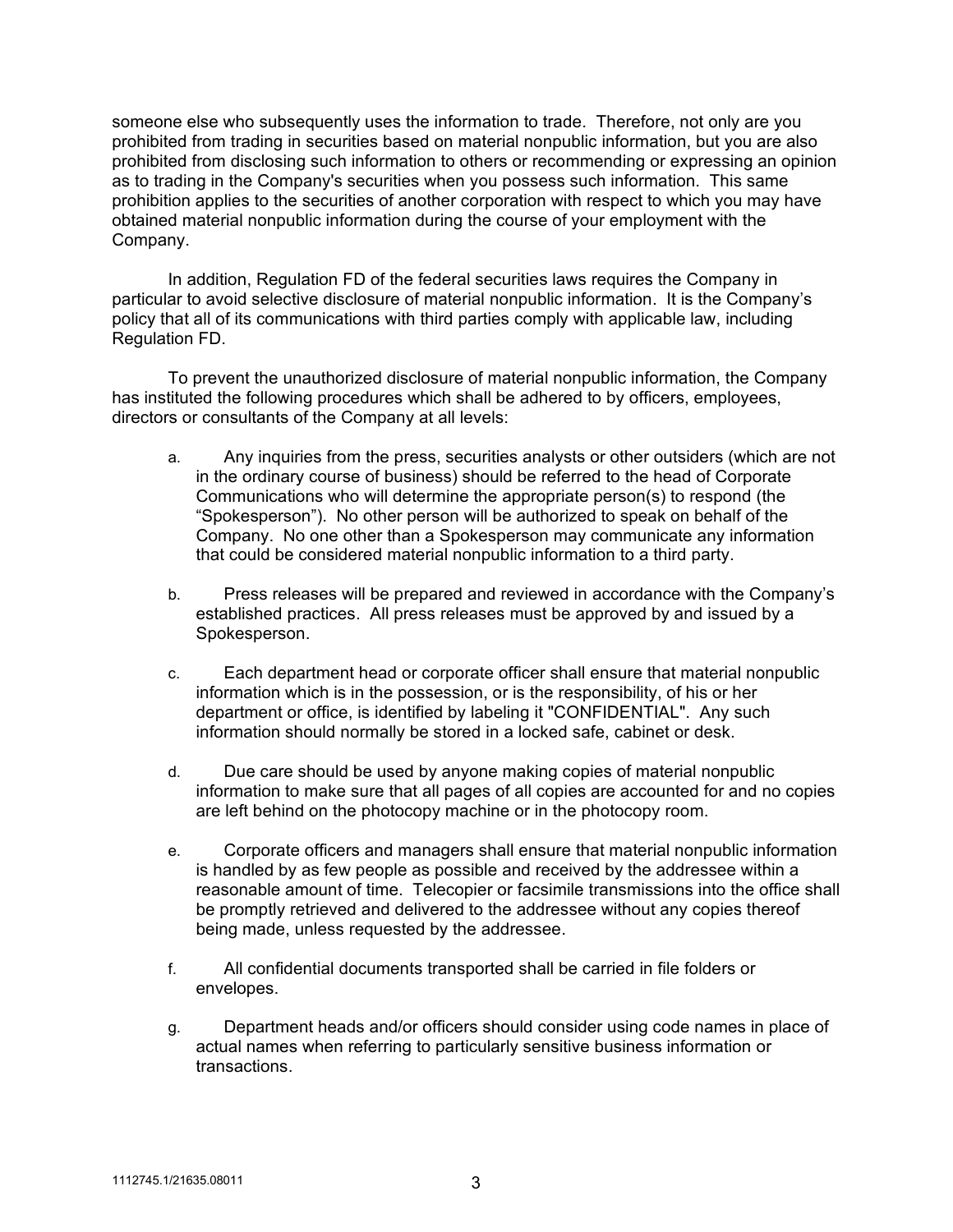- h. Access to accounting, customer and other files, word processing, computer terminals and computer disks and tapes shall be restricted to those employees whose job descriptions require that they have access to such information. In no event shall a non-employee have direct access to such information, except as specifically authorized and controlled by the department head or corporate officer responsible for such information.
- i. If material nonpublic information is stored on computers, access to it should be restricted through log-in procedures which are disclosed to only a limited and defined group of people, as determined by the department head or corporate officer responsible for the information. Specific identification of the person seeking access should be included in the log-in procedures.
- j. Extra caution should be exercised in speaking on the telephone about sensitive corporate matters to avoid being overheard, especially when using cordless phones or analog cell phones.
- k. No one shall comment on possible changes in the Company's stock price or make recommendations to third parties concerning the purchase or sale of the Company's stock;
- l. There should be no discussion of the Company or the Company's business in an Internet "chat room" or similar Internet-based forum or instant messaging service.
- m. There should be no commenting on rumors about the Company.
- n. Superfluous drafts, spoiled photocopies and other unwanted materials should be promptly shredded (manually or mechanically) and discarded.
- o. The legal notice added as a footer to all employee signature blocks should not be altered or deleted when sending or replying to external e-mails.

#### **4. Prohibition Against Trading on Material Nonpublic Information**

Since the federal securities laws governing insider trading make it unlawful for a corporate insider (including but not limited to, all corporate employees, officers, directors and major stockholders) to trade or facilitate the trading of securities on the basis of material nonpublic information, the Company has instituted certain procedural safeguards to prevent the trading of securities on the basis of such information. As such, trading in the securities of the Company by members of the Core Group of insiders (as defined herein) will be allowed only when a Core Group member has obtained prior clearance from a designated official of the Company, the Chief Executive Officer or Chief Financial Officer (defined, for purposes of this Section, as the "Designated Person"). Core Group members must also notify the General Counsel prior to any trading of securities in order to prepare and submit the required Securities and Exchange Commission filings in a timely manner. Further, Core Group members must disclose to the General Counsel in advance all proposed transactions where any third party is granted an interest in Company securities held by the member as well as submit for approval all written agreements related to such proposed transactions (and all related amendments and modifications). Any such agreement must include terms which require reasonable advance notice to the Company of any potential sale of the member's securities. The "Core Group" shall be deemed to include (i) each member of the Company's Board of Directors, (ii) each of the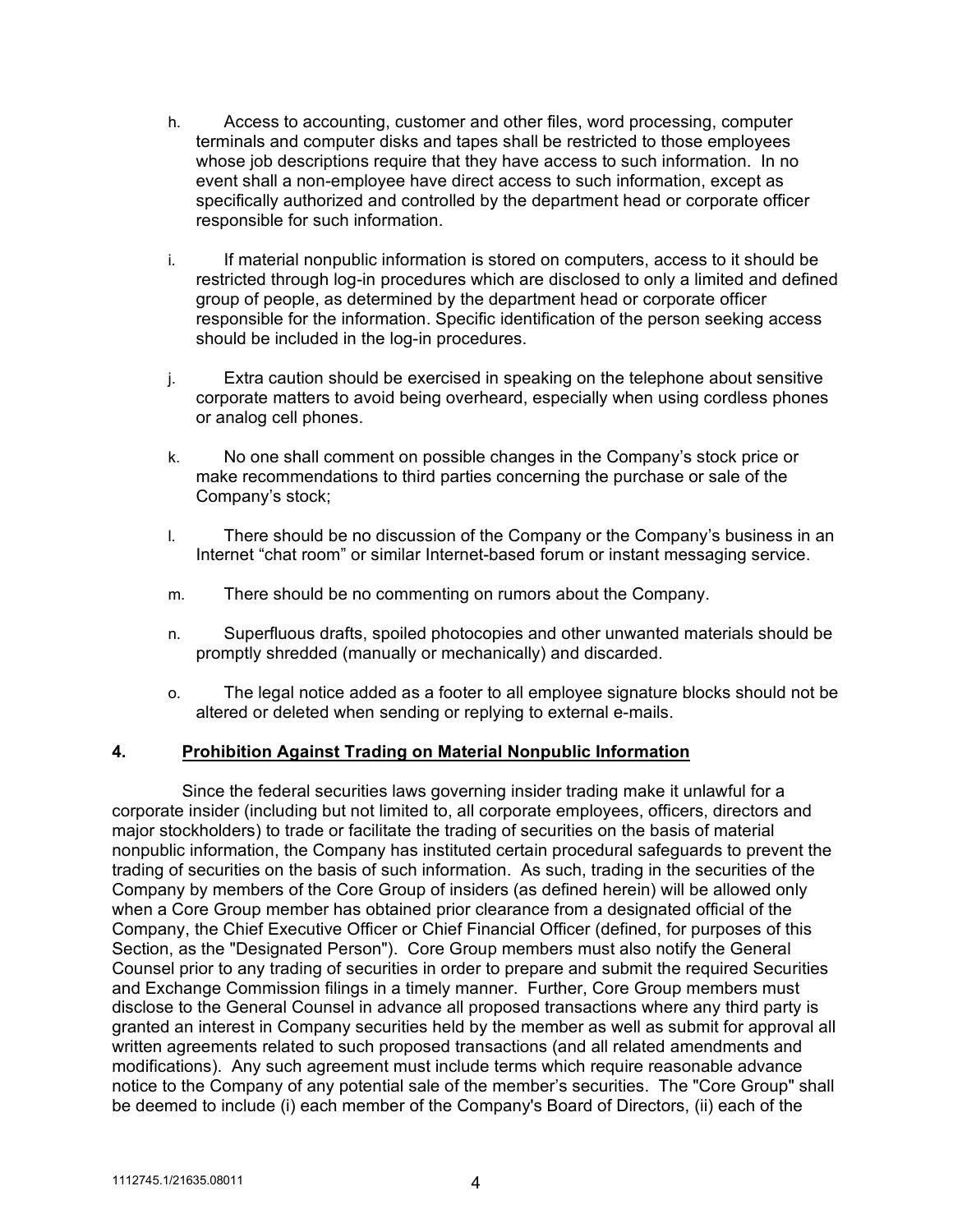Company's executive officers, and (iii) certain other individuals designated by the Board of Directors from time to time as persons who are likely to possess or become aware of material inside information in the ordinary course of their employment.

All transactions in the Company's securities by Core Group members (other than purchases of stock by the exercise of outstanding options and trades pursuant to a preapproved trading plan that complies with Rule 10b5-1 of the federal securities laws) will normally be cleared by the Designated Person only during four quarterly "window" periods following the Company's filing of quarterly and annual reports with the Securities and Exchange Commission ("SEC reports") and publication of corresponding quarterly and annual financial results ("press releases"). Each such window period is generally six weeks in duration and begins on the third business day after a SEC report has been filed and a press release has been published for the applicable period. The Board of Directors, or an authorized officer designated by the Board, will establish the exact beginning and ending dates for each window period. The beginning of a window period may be delayed in the event of a material development which has not been publicly disclosed. Core Group members will be advised by the Designated Person of the beginning and ending dates established by the Board for each window period.

Even during a specified window period, trading in the Company's securities (other than trades pursuant to a pre-approved trading plan that complies with Rule 10b5-1 of the federal securities laws) is not permitted when the Company is in possession of material nonpublic information or when a material development is anticipated. Thus, a window period is merely a time when trading will be permitted absent other factors. In the event the Board or an officer designated by the Board determines that a material development has occurred during a window period which must be publicly disclosed, the Designated Person or another authorized representative of the Company will advise Core Group members to cease all trading in the Company's securities until further advised that such information has been disseminated. In any event, none of the persons to whom this Policy Statement relates should ever trade in the Company's securities if personally aware of any material development regarding the Company that has not been publicly disclosed.

Judgment should be exercised in applying the foregoing guidelines. For example, when the information to be disseminated to the public is complex or contingent in nature, the public may need more time to thoroughly evaluate the information, and therefore any trading in the Company's securities should be delayed for a corresponding period.

Requests by Core Group members for waiver or variation from the provisions of this Section must be approved by the Board. Board approval will be granted only in extreme cases.

The Board may confer with management and with legal counsel before making any determination provided for by this Section.

The prohibitions and procedures outlined in this section for Core Group members and other employees or directors apply equally to members of their immediate families.

#### **5. Pre-arranged Trading Plans**

Rule 10b5-1(c) of the federal securities laws provides a defense from insider trading liability if trades occur pursuant to a prearranged "trading plan" that meets specified conditions. Under this rule, if you enter into a binding contract, an instruction or a written plan that specifies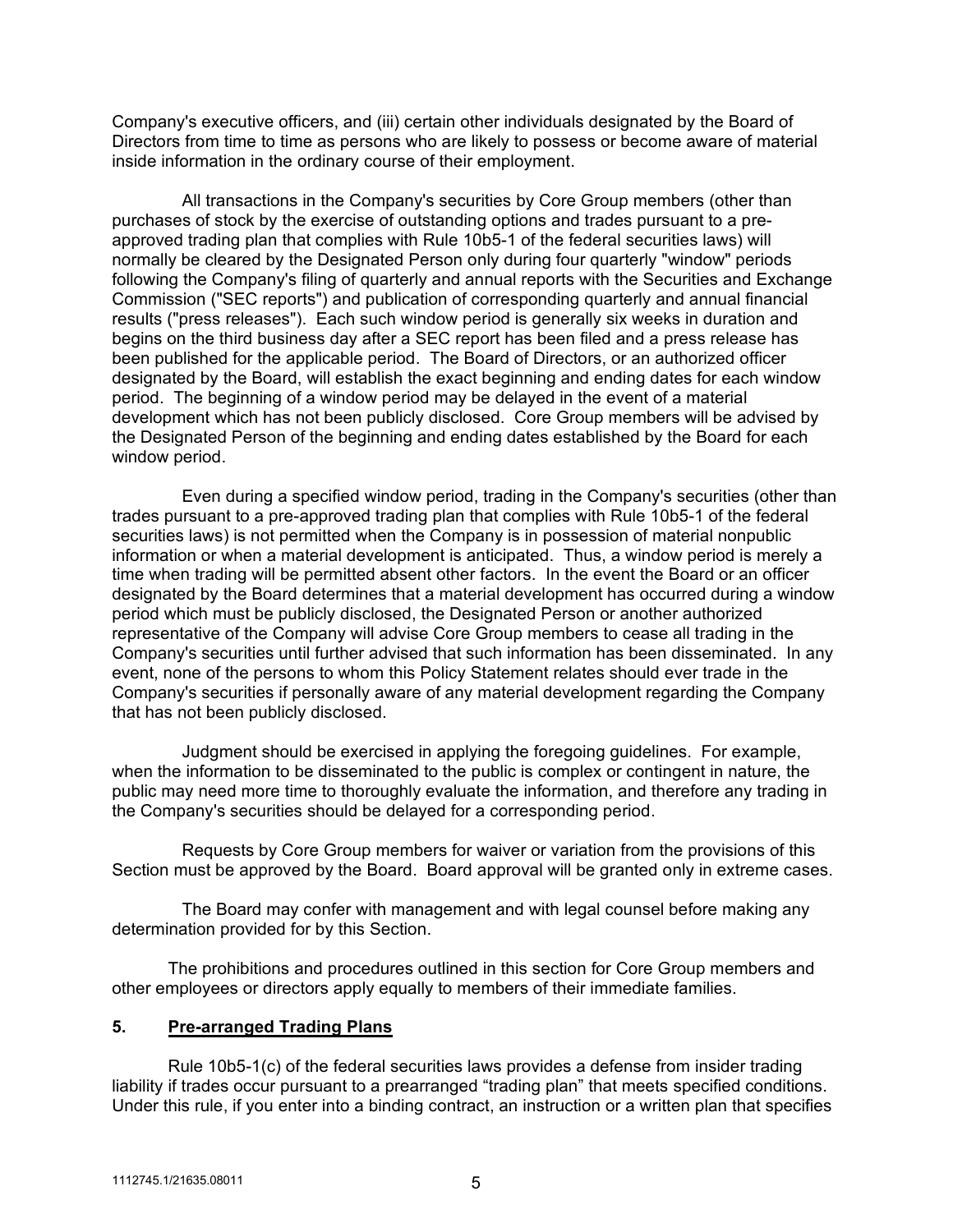the amount, price and date on which securities are to be purchased or sold and these arrangements are established at a time when you do not possess material nonpublic information, then you may claim a defense to insider trading liability if the transactions under the trading plan occur at a time when you have subsequently learned material nonpublic information. Arrangements under the rule may specify amount, price and date through a formula or may specify trading parameters which another person has discretion to administer, but you must not exercise any subsequent discretion affecting the transactions, and if your broker or any other person exercises discretion in implementing the trades, you must not influence his or her actions and he or she must not possess any material nonpublic information at the time of the trades. Trading plans can be established for a single trade or a series of trades.

All trading plans must be approved by the Company. In order for the Company to approve a trading plan, the plan must meet the requirements of Rule 10b5-1(c) described above and must also:

- a) be adopted during one of the Company's quarterly window periods;
- b) provide that no trade may be made under the plan for at least 30 days following the date of adoption of the plan;
- c) provide for suspension or termination of the plan if trading activity under the plan would cause a violation of any legal, regulatory or contractual restriction to which the seller or the securities to be sold may be subject; and
- d) be adopted at least 60 days after the termination by you of any previous plan, but in no event may plans be adopted by you more than once every 12 months.

Even though a trading plan may be approved by the Company, it is important for you to remember that you bear the ultimate responsibility for the trading plan and its proper establishment under Rule 10b5-1 of the federal securities laws.

#### **6. Consequences of Insider Trading and Improper Disclosures**

As an officer, employee, director or consultant of the Company, you owe a duty of loyalty or contractual duty to the Company which prohibits you from disclosing confidential information, including, without limitation, material nonpublic information and which prohibits you from trading in the securities of the Company based on such information or from trading in the securities of any other corporation with respect to which you have obtained material nonpublic information during the course of your employment or engagement. A breach of this duty might result in the termination of your employment or engagement with the Company.

In addition, as an insider of the Company, if you trade in securities of the Company based on material nonpublic information, you might be subject to a civil penalty of up to three times any profit gained or any loss avoided as a result of the trading activity, a criminal fine of up to \$1,000,000 and an injunction preventing you from trading in securities in the future. You may also have to serve a jail sentence of up to ten years. These same penalties might apply to you if you trade in securities of other corporations with respect to which you have material nonpublic information that you obtained during the course of your employment with the Company. Also, these penalties may apply to you if you disclose (or "tip") material nonpublic information to another person or if, while you possess material nonpublic information, you recommend that a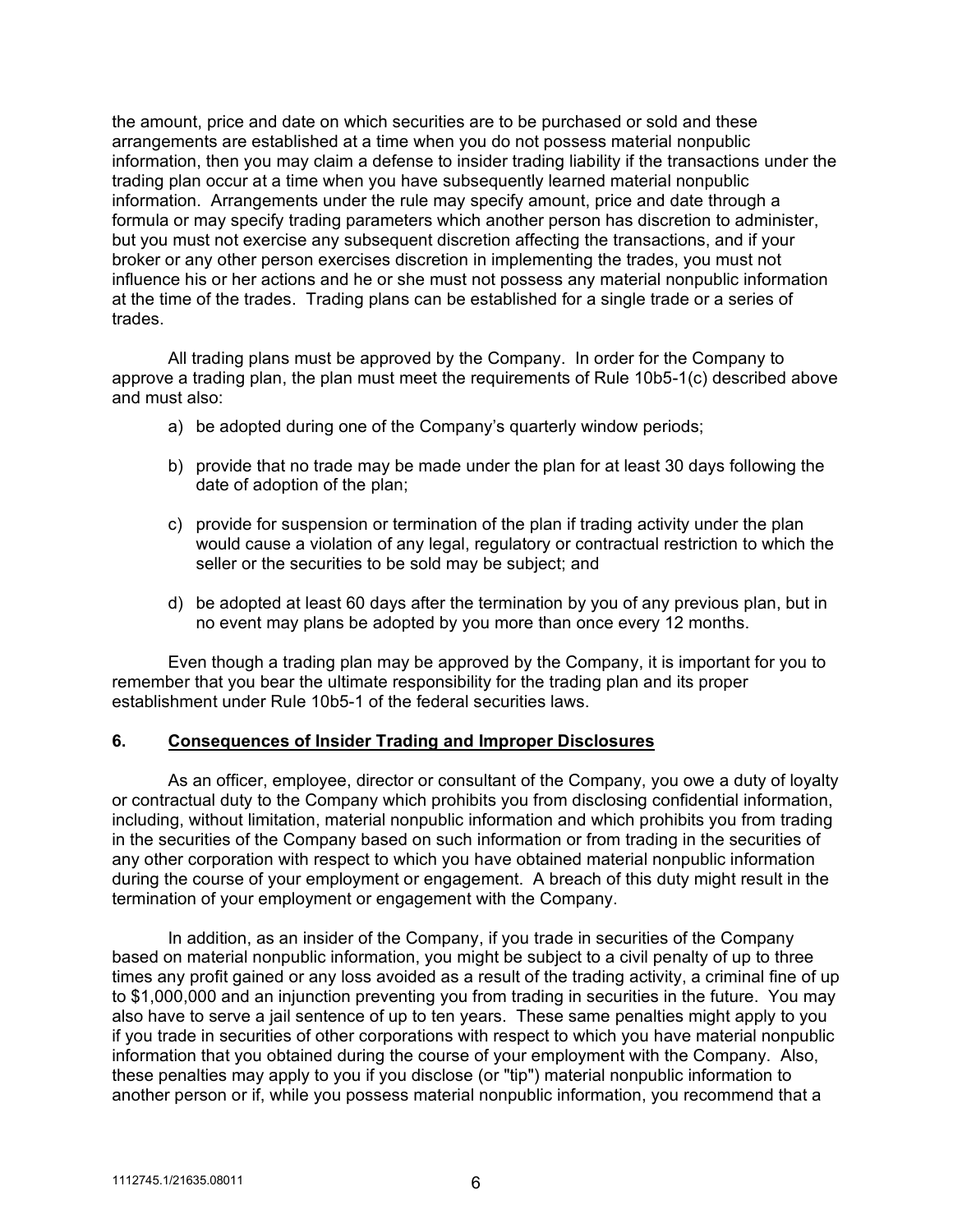person trade or not trade in securities of the Company even if you do not disclose the actual information or trade in securities of the Company yourself directly or indirectly.

## **7. Reporting Inadvertent Disclosures**

What should be done if, despite all the measures taken to preserve confidentiality, there is a slip-up and an inadvertent disclosure occurs? It should be immediately reported to the General Counsel or Chief Financial Officer of the Company. This will make it possible for the Company to take immediate steps to avoid or limit any damage that might result. Please remember that it is essential to take prompt action once there has been a leak of material nonpublic information if the Company's reputation and best interests are to be fully protected and served.

**IF YOU HAVE ANY QUESTIONS REGARDING THE MATTERS CONTAINED IN THIS POLICY STATEMENT, PLEASE CONTACT THE GENERAL COUNSEL OR CHIEF EXECUTIVE OFFICER OF THE COMPANY. QUESTIONS ARE ALWAYS WELCOME, NO MATTER HOW SMALL OR INCONSEQUENTIAL THEY MAY SEEM.**